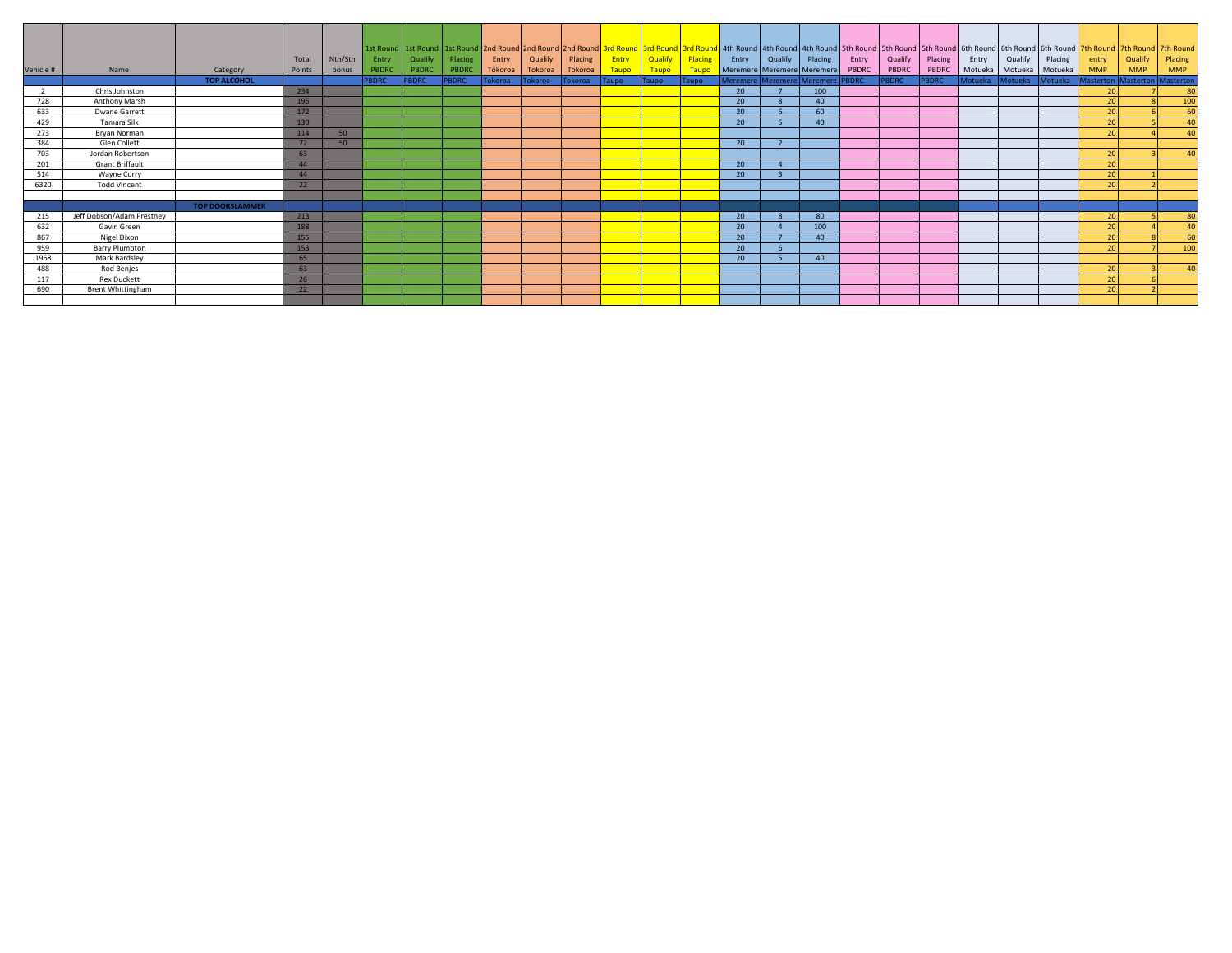| Vehicle # | Name                          | Category<br><b>SUPERCHARGED OUTLAWS</b> | Total<br>Points | Nth/Sth<br>bonus | Entry<br>PBDRC | 1st Round   1st Round   1st Round   2nd Round   2nd Round<br>Qualify<br>PBDRC | Placing<br>PBDRC | Entry<br>Tokoroa | Qualify<br>Tokoroa | Placing<br>Tokoroa | Entry<br><b>Taupo</b> | Qualify<br>Taupo | Placing<br><b>Taupo</b> | Entry           | Qualify<br>Meremere Meremere Meremere | Placing | 2nd Round 3rd Round 3rd Round 3rd Round 4th Round 4th Round 4th Round 5th Round 5th Round 5th Round 6th Round<br>Entry<br>PBDRC | Qualify<br>PBDRC         | Placing<br>PBDRC | Entry<br>Motueka | Qualify<br>Motueka | 6th Round 6th Round 7th Round<br>Placing<br>Motueka | entry<br><b>MMP</b> | 7th Round<br>Qualify<br><b>MMP</b> | 7th Round<br>Placing<br><b>MMP</b> |
|-----------|-------------------------------|-----------------------------------------|-----------------|------------------|----------------|-------------------------------------------------------------------------------|------------------|------------------|--------------------|--------------------|-----------------------|------------------|-------------------------|-----------------|---------------------------------------|---------|---------------------------------------------------------------------------------------------------------------------------------|--------------------------|------------------|------------------|--------------------|-----------------------------------------------------|---------------------|------------------------------------|------------------------------------|
| 1941      | <b>Mark Gapp</b>              | Capped points 350                       | 350             | 50               | 20             |                                                                               | 60               |                  |                    |                    | 20 <sup>2</sup>       |                  | 60                      | 20              |                                       | 20      | 20                                                                                                                              | 7                        | 100              | 20               | 6                  | 80                                                  | 20                  | 2 <sup>1</sup>                     | 40                                 |
| 400       | <b>Cameron Paterson</b>       | Capped points 350                       | 350             | 50               |                |                                                                               |                  |                  |                    |                    | 20 <sub>2</sub>       |                  | 60                      | 20              | 6 <sup>6</sup>                        | 100     | 20                                                                                                                              |                          | 80               | 20               |                    | 100                                                 |                     |                                    |                                    |
| 454       | <b>Bill/Clint Minchington</b> |                                         | 333             | 50               | 20             |                                                                               | 60               |                  |                    |                    |                       |                  |                         |                 |                                       |         | 20 <sup>1</sup>                                                                                                                 | $\overline{\phantom{a}}$ | 60               |                  |                    |                                                     | 20                  | $\mathbf{8}$                       | 90                                 |
| 561       | lan De Boo                    |                                         | 244             | 50               |                |                                                                               |                  |                  |                    |                    |                       |                  |                         |                 |                                       |         | 20                                                                                                                              | 6                        | <b>60</b>        | 20               |                    | 60                                                  | 20                  |                                    |                                    |
| 348       | Paul Sattler                  |                                         | 160             |                  |                |                                                                               |                  |                  |                    |                    | 20                    |                  | 60                      | 20              |                                       | 20      |                                                                                                                                 |                          |                  |                  |                    |                                                     | 20                  |                                    | 20                                 |
| 412       | Dean Scott                    |                                         | 154             |                  |                |                                                                               |                  |                  |                    |                    |                       |                  |                         | 20              | $\overline{7}$                        | 40      |                                                                                                                                 |                          |                  |                  |                    |                                                     | 20                  |                                    | 60                                 |
| 239       | <b>Steve Milliken</b>         |                                         | 154             |                  |                |                                                                               |                  |                  |                    |                    |                       |                  |                         | 20              | $\mathbf{1}$                          | 20      |                                                                                                                                 |                          |                  |                  |                    |                                                     | 20                  |                                    | 90                                 |
| 319       | Graham Christison             |                                         | 105             |                  |                |                                                                               |                  |                  |                    |                    |                       |                  |                         | 20 <sup>°</sup> | 5 <sup>5</sup>                        | 40      |                                                                                                                                 |                          |                  |                  |                    |                                                     | 20 <sup>1</sup>     |                                    | 20                                 |
| 200       | Ross Brown                    |                                         | 103             |                  |                |                                                                               |                  |                  |                    |                    |                       |                  |                         | 20              | $\overline{\mathbf{3}}$               | 80      |                                                                                                                                 |                          |                  |                  |                    |                                                     |                     |                                    |                                    |
| 117       | <b>Rex Duckett</b>            |                                         | 84              |                  |                |                                                                               |                  |                  |                    |                    |                       |                  |                         | 20 <sup>°</sup> | $\overline{4}$                        | 60      |                                                                                                                                 |                          |                  |                  |                    |                                                     |                     |                                    |                                    |
| 752       | Dylan Smith                   |                                         | 84              |                  |                |                                                                               |                  |                  |                    |                    |                       |                  |                         |                 |                                       |         |                                                                                                                                 |                          |                  |                  |                    |                                                     | 20                  | $\Delta$                           | 60                                 |
| 382       | Mike Wilson                   |                                         | 80              |                  | 20             |                                                                               | 60               |                  |                    |                    |                       |                  |                         |                 |                                       |         |                                                                                                                                 |                          |                  |                  |                    |                                                     |                     |                                    |                                    |
| 573       | <b>Trent Smyth</b>            |                                         | 68              |                  |                |                                                                               |                  |                  |                    |                    |                       |                  |                         | 20              | 8                                     | 40      |                                                                                                                                 |                          |                  |                  |                    |                                                     |                     |                                    |                                    |
| 720       | Fabian Goldbert               |                                         | 66              |                  |                |                                                                               |                  |                  |                    |                    |                       |                  |                         |                 |                                       |         |                                                                                                                                 |                          |                  |                  |                    |                                                     | 20                  | 6I                                 | 40                                 |
| 55        | George McCutcheon             |                                         | 65              |                  |                |                                                                               |                  |                  |                    |                    |                       |                  |                         |                 |                                       |         |                                                                                                                                 |                          |                  |                  |                    |                                                     | 20 <sup>1</sup>     | $\sqrt{2}$                         | 40                                 |
| 985       | John Shepherd                 |                                         | 62              |                  |                |                                                                               |                  |                  |                    |                    |                       |                  |                         | 20              | $\overline{2}$                        | 20      |                                                                                                                                 |                          |                  |                  |                    |                                                     | 20                  |                                    |                                    |
| 961       | Michael Franklin              |                                         | 40              |                  |                |                                                                               |                  |                  |                    |                    |                       |                  |                         | 20              |                                       | 20      |                                                                                                                                 |                          |                  |                  |                    |                                                     |                     |                                    |                                    |
| 209A      | Robert Owens                  |                                         | 40              |                  |                |                                                                               |                  |                  |                    |                    |                       |                  |                         | 20              |                                       | 20      |                                                                                                                                 |                          |                  |                  |                    |                                                     |                     |                                    |                                    |
| 773       | Neil Morgan                   |                                         | 40              |                  |                |                                                                               |                  |                  |                    |                    |                       |                  |                         |                 |                                       |         |                                                                                                                                 |                          |                  |                  |                    |                                                     | 20                  |                                    | 20                                 |
| 9         | Murray Hartley                |                                         | 40              |                  |                |                                                                               |                  |                  |                    |                    |                       |                  |                         |                 |                                       |         |                                                                                                                                 |                          |                  |                  |                    |                                                     | 20 <sup>1</sup>     |                                    | 20                                 |
| 593       | Dave Tunnell                  |                                         | 40              |                  |                |                                                                               |                  |                  |                    |                    |                       |                  |                         |                 |                                       |         |                                                                                                                                 |                          |                  |                  |                    |                                                     | 20                  |                                    | 20                                 |
| 420       | Peter Lormans                 |                                         | 25              |                  |                |                                                                               |                  |                  |                    |                    |                       |                  |                         |                 |                                       |         |                                                                                                                                 |                          |                  | 20               |                    |                                                     |                     |                                    |                                    |
| 771       | Peter Schimanski              |                                         | 20 <sup>°</sup> |                  |                |                                                                               |                  |                  |                    |                    |                       |                  |                         |                 |                                       |         |                                                                                                                                 |                          |                  |                  |                    |                                                     | 20                  |                                    |                                    |
| 706       | Steve Carlsen                 |                                         | 20              |                  |                |                                                                               |                  |                  |                    |                    |                       |                  |                         |                 |                                       |         |                                                                                                                                 |                          |                  |                  |                    |                                                     | 20                  |                                    |                                    |
| 202       | Vanessa Lilly                 |                                         | 20              |                  |                |                                                                               |                  |                  |                    |                    |                       |                  |                         |                 |                                       |         |                                                                                                                                 |                          |                  |                  |                    |                                                     | 20                  |                                    |                                    |
|           |                               |                                         | 350             |                  |                |                                                                               |                  |                  |                    |                    |                       |                  |                         |                 |                                       |         |                                                                                                                                 |                          |                  |                  |                    |                                                     |                     |                                    |                                    |
| 577       | Scott Tolhurst                | <b>SUPER STOCK</b>                      | 278             | 50               | 20             |                                                                               | 80               |                  |                    |                    |                       |                  |                         |                 |                                       |         |                                                                                                                                 |                          |                  |                  |                    |                                                     | 20 <sub>2</sub>     | $\mathbf{R}$                       | 100                                |
| 556       | Roger Binnema                 |                                         | 234             |                  |                |                                                                               |                  |                  |                    |                    |                       |                  |                         | 20              | $\overline{7}$                        | 100     |                                                                                                                                 |                          |                  |                  |                    |                                                     | 20 <sup>1</sup>     | 7 <sup>1</sup>                     | 80                                 |
| 164       | David Du Toit                 |                                         | 123             |                  |                |                                                                               |                  |                  |                    |                    |                       |                  |                         | 20              | $\mathbf{1}$                          | 40      |                                                                                                                                 |                          |                  |                  |                    |                                                     | 20 <sub>2</sub>     | $\overline{2}$                     | 40                                 |
| 385       | Nic Bogaart                   |                                         | 108             |                  |                |                                                                               |                  |                  |                    |                    |                       |                  |                         | 20              | 8                                     | 80      |                                                                                                                                 |                          |                  |                  |                    |                                                     |                     |                                    |                                    |
| 1308      | Nick Reiri                    |                                         | 86              |                  |                |                                                                               |                  |                  |                    |                    |                       |                  |                         |                 |                                       |         |                                                                                                                                 |                          |                  |                  |                    |                                                     | 20                  | 6                                  | 60                                 |
| 181       | Mike Cload                    |                                         | 85              |                  |                |                                                                               |                  |                  |                    |                    |                       |                  |                         |                 |                                       |         |                                                                                                                                 |                          |                  |                  |                    |                                                     | 20                  | 51                                 | 60                                 |
| 720       | <b>Fabian Goldbert</b>        |                                         | 65              |                  |                |                                                                               |                  |                  |                    |                    |                       |                  |                         | 20              | - 5                                   | 40      |                                                                                                                                 |                          |                  |                  |                    |                                                     |                     |                                    |                                    |
| 3036      | Aaron Barnes                  |                                         | 64              |                  |                |                                                                               |                  |                  |                    |                    |                       |                  |                         | 20              | $\overline{4}$                        | 40      |                                                                                                                                 |                          |                  |                  |                    |                                                     |                     |                                    |                                    |
| 572       | Casey Cawthra                 |                                         | 64              |                  |                |                                                                               |                  |                  |                    |                    |                       |                  |                         |                 |                                       |         |                                                                                                                                 |                          |                  |                  |                    |                                                     | 20                  |                                    | 40                                 |
| 1119      | Ben Cox                       |                                         | 63              |                  |                |                                                                               |                  |                  |                    |                    |                       |                  |                         | 20              | $\overline{\mathbf{3}}$               | 40      |                                                                                                                                 |                          |                  |                  |                    |                                                     |                     |                                    |                                    |
| 495       | Rana Davis                    |                                         | 63              |                  |                |                                                                               |                  |                  |                    |                    |                       |                  |                         |                 |                                       |         |                                                                                                                                 |                          |                  |                  |                    |                                                     | 20                  |                                    | 40                                 |
| 1958      | Ryan Sheldon                  |                                         | 26              |                  |                |                                                                               |                  |                  |                    |                    |                       |                  |                         | 20              | 6                                     |         |                                                                                                                                 |                          |                  |                  |                    |                                                     |                     |                                    |                                    |
| 159       | Stuart Goldsworthy            |                                         | 22              |                  |                |                                                                               |                  |                  |                    |                    |                       |                  |                         | 20 <sup>°</sup> | $\overline{2}$                        |         |                                                                                                                                 |                          |                  |                  |                    |                                                     |                     |                                    |                                    |
|           |                               |                                         |                 |                  |                |                                                                               |                  |                  |                    |                    |                       |                  |                         |                 |                                       |         |                                                                                                                                 |                          |                  |                  |                    |                                                     |                     |                                    |                                    |
|           |                               | <b>COMPETITION</b>                      | 350             |                  |                |                                                                               |                  |                  |                    |                    |                       |                  |                         |                 |                                       |         |                                                                                                                                 |                          |                  |                  |                    |                                                     |                     |                                    |                                    |
| 276       | Nicole/Adrian/Grant Rivers    | Capped points 350                       | 350             | 50               |                |                                                                               |                  |                  |                    |                    | 20 <sup>2</sup>       | 8 <sup>2</sup>   | 100                     |                 |                                       |         |                                                                                                                                 |                          |                  | 20               | $\mathbf{R}$       | 100                                                 | 20                  | 7 <sup>1</sup>                     | 100                                |
| 476       | Mike Coward                   |                                         | 301             |                  |                |                                                                               |                  |                  |                    |                    | 20 <sup>2</sup>       | 6 <sup>1</sup>   | 60                      | 20              | $7^{\circ}$                           | 80      |                                                                                                                                 |                          |                  |                  |                    |                                                     | 20                  | $\mathbf{8}$                       | 80                                 |
| 91        | Andrew Rea                    |                                         | 262             | 50               |                |                                                                               |                  |                  |                    |                    | 20                    | $\overline{4}$   | 40                      |                 |                                       |         |                                                                                                                                 |                          |                  | 20               |                    | 60                                                  | 20                  |                                    | 40                                 |
| 105       | <b>Grant Briffault</b>        |                                         | 243             | 50               |                |                                                                               |                  |                  |                    |                    | 20                    | 7 <sup>7</sup>   | 80 <sup>°</sup>         |                 |                                       |         |                                                                                                                                 |                          |                  | 20               | 6                  | 60                                                  |                     |                                    |                                    |
| 2330      | Ana Paterson                  |                                         | 195             |                  |                |                                                                               |                  |                  |                    |                    |                       |                  |                         |                 |                                       |         | 20                                                                                                                              |                          | <b>60</b>        | 20               |                    | 80                                                  |                     |                                    |                                    |
| 1051      | lan West Stevens              |                                         | 193             |                  |                |                                                                               |                  |                  |                    |                    | 20                    | 5 <sup>°</sup>   | 40                      | 20              | 8                                     | 100     |                                                                                                                                 |                          |                  |                  |                    |                                                     |                     |                                    |                                    |
| 408       | Mitch King & Karen Raggett    |                                         | 152             |                  |                |                                                                               |                  |                  |                    |                    |                       |                  |                         | 20 <sup>°</sup> | 6 <sup>5</sup>                        | 40      |                                                                                                                                 |                          |                  |                  |                    |                                                     | 20 <sub>2</sub>     | 6I                                 | 60                                 |
| 493       | T McManaway/W Birchall        |                                         | 65              |                  |                |                                                                               |                  |                  |                    |                    |                       |                  |                         |                 |                                       |         |                                                                                                                                 |                          |                  |                  |                    |                                                     | 20 <sup>1</sup>     | 51                                 | 40                                 |
| 7152      | Arran Brattle/P Lane          |                                         | 64              |                  |                |                                                                               |                  |                  |                    |                    |                       |                  |                         |                 |                                       |         |                                                                                                                                 |                          |                  |                  |                    |                                                     | 20 <sup>1</sup>     |                                    | 40                                 |
| 217       | Josh Trybula                  |                                         | 25              |                  |                |                                                                               |                  |                  |                    |                    |                       |                  |                         | 20 <sup>°</sup> | 5                                     |         |                                                                                                                                 |                          |                  |                  |                    |                                                     |                     |                                    |                                    |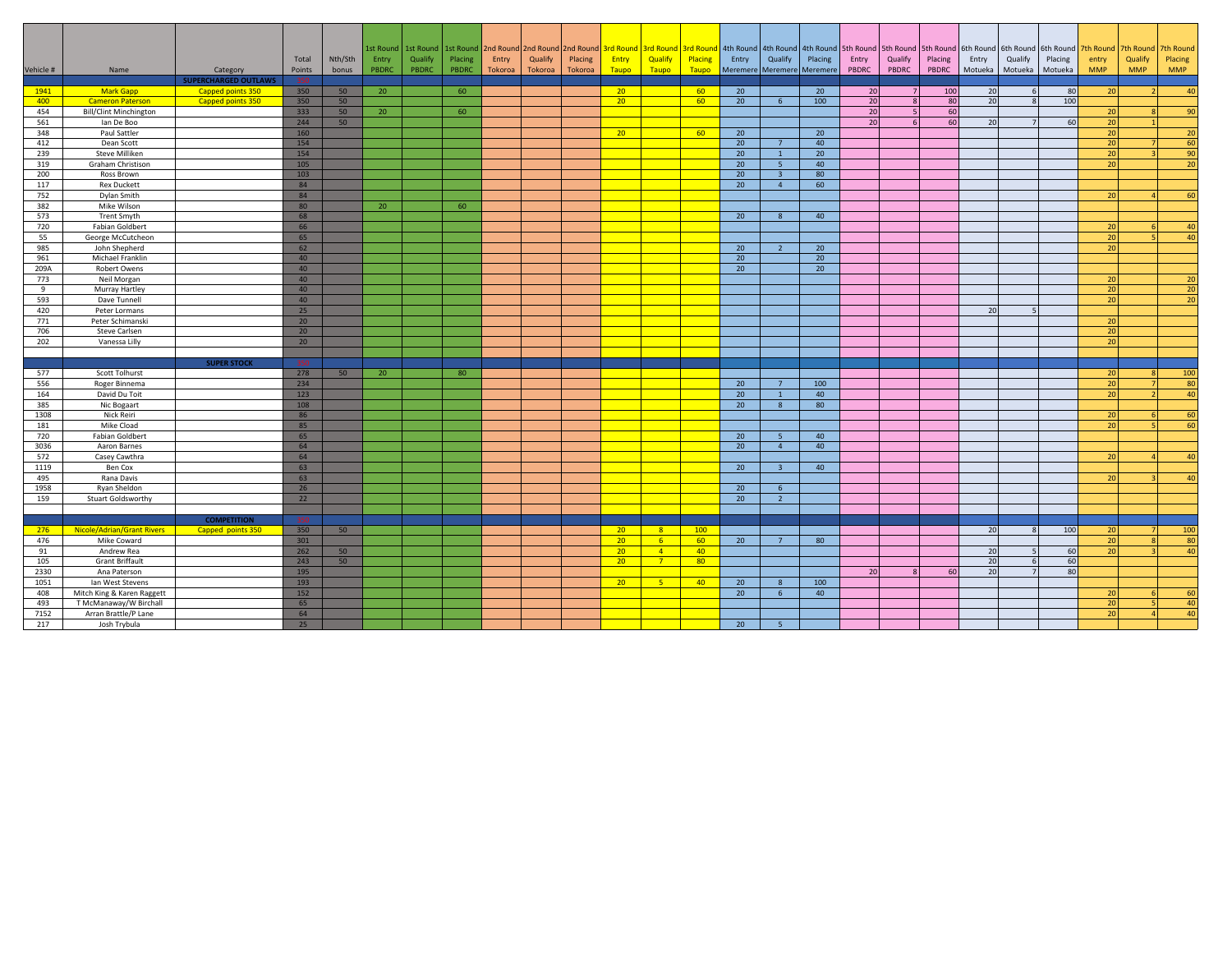|                |                                           |                                |                                    |          |                 |                         | 1st Round   1st Round   1st Round   2nd Round   2nd Round |                 |                         |                       | 2nd Round 3rd Round                |                | 3rd Round 3rd Round   |                       |                                  |                 |                           | 4th Round 4th Round 4th Round 5th Round 5th Round 5th Round |          |         |                          | 6th Round 6th Round 6th Round | 7th Round       | 7th Round  | 7th Round             |
|----------------|-------------------------------------------|--------------------------------|------------------------------------|----------|-----------------|-------------------------|-----------------------------------------------------------|-----------------|-------------------------|-----------------------|------------------------------------|----------------|-----------------------|-----------------------|----------------------------------|-----------------|---------------------------|-------------------------------------------------------------|----------|---------|--------------------------|-------------------------------|-----------------|------------|-----------------------|
|                |                                           |                                | Total                              | Nth/Sth  | Entry           | Qualify                 | Placing                                                   | Entry           | Qualify                 | Placing               | Entry                              | Qualify        | Placing               | Entry                 | Qualify                          | Placing         | Entry                     | Qualify                                                     | Placing  | Entry   | Qualify                  | Placing                       | entry           | Qualify    | Placing               |
| Vehicle #      | Name                                      | Category<br><b>SUPER SEDAN</b> | Points                             | bonus    | PBDRC           | PBDRC                   | <b>PBDRC</b>                                              | <b>Tokoroa</b>  | Tokoroa                 | Tokoroa               | <b>Taupo</b>                       | Taupo          | Taupo                 |                       | Meremere Meremere Meremere       |                 | PBDRC                     | PBDRC                                                       | PBDRC    | Motueka | Motueka                  | Motueka                       | <b>MMP</b>      | <b>MMP</b> | <b>MMP</b>            |
| 234            | Lee Sherwin                               | capped points 400              | 400                                | 50       | 20              | $\overline{\mathbf{3}}$ | 100                                                       | 20 <sub>2</sub> | 4                       | 20 <sup>°</sup>       | $20 -$                             | 3 <sup>2</sup> | 10                    | 20                    |                                  | 100             | 20 <sub>1</sub>           | $6 \mid$                                                    | 100      | 20      | $\overline{4}$           | 100                           | 20              |            | 20                    |
| 155<br>302     | Dutchie Wijdeven                          |                                | 388<br>313                         | 50<br>50 | 20              | 6                       | $10\,$                                                    | 20<br>$20\,$    | 8<br>$7^{\circ}$        | 40<br>20 <sub>2</sub> | 20 <sub>2</sub><br>20 <sup>°</sup> | 5 <sup>1</sup> | 40<br>20 <sub>2</sub> | 20<br>20 <sup>°</sup> | $\overline{2}$<br>5 <sup>7</sup> | 60<br>20        | $20\,$<br>20 <sup>1</sup> | $\overline{7}$                                              | 60<br>40 | 20      |                          | 40                            |                 |            |                       |
| 547            | Rodger Scott<br>Jeremy Hewson             |                                | 284                                |          |                 |                         |                                                           | 20              |                         | 40                    | 20 <sub>2</sub>                    | 6 <sup>1</sup> | 100                   | 20                    |                                  | 10              |                           |                                                             |          |         |                          |                               | 20 <sup>1</sup> |            | 40                    |
| 156            | Wayne Fowler                              |                                | 278                                | 50       | 20              |                         | 40                                                        |                 |                         |                       | $20-1$                             |                | 10 <sup>°</sup>       | 20                    |                                  | 10              | 20                        | 8                                                           | 80       |         |                          |                               |                 |            |                       |
| $\overline{2}$ | Ray Peterson                              |                                | 251                                | 50       | 20              |                         | 10                                                        | 20              | $\overline{2}$          | 20                    | 20 <sub>2</sub>                    | $-4$           | 10 <sup>°</sup>       | 20                    |                                  | 10              | 20 <sup>1</sup>           | 5 <sub>1</sub>                                              | 40       |         |                          |                               |                 |            |                       |
| 1325<br>926    | Matt Gibbons<br>Anton Silva               |                                | 225<br>201                         |          |                 |                         |                                                           | 20 <sub>2</sub> | $\overline{\mathbf{3}}$ | 40                    | $20-1$<br>$20-1$                   | 2 <sup>7</sup> | 80<br>10 <sup>°</sup> | 20                    | 8                                | 80              |                           |                                                             |          |         |                          |                               | 20              | 3.         | 100                   |
| 180            | Aaron Williams                            |                                | 171                                |          |                 |                         |                                                           | 20 <sub>2</sub> |                         | 20 <sub>2</sub>       | 20 <sub>2</sub>                    |                | 10 <sub>1</sub>       | 20                    |                                  | 20 <sup>°</sup> |                           |                                                             |          |         |                          |                               | 20              |            | 40                    |
| 635            | Lyal Elliott                              |                                | 169                                |          |                 |                         |                                                           | 20              | 5 <sup>°</sup>          | 40                    | 20 <sub>2</sub>                    | $\overline{7}$ |                       | 20                    | 7 <sup>7</sup>                   | 10              |                           |                                                             |          |         |                          |                               | 20 <sup>1</sup> |            | 20                    |
| 976            | Ross Wood                                 |                                | 167                                |          | 20              |                         | 60                                                        |                 |                         |                       |                                    |                |                       |                       |                                  |                 |                           |                                                             |          | 20      | $\overline{7}$           | 60                            |                 |            |                       |
| 617<br>284     | Jen Gibbons<br>John Key                   |                                | 159<br>155                         | 50       |                 |                         |                                                           | 20 <sup>°</sup> |                         | 40                    | 20 <sub>2</sub>                    | 8              | 40                    |                       |                                  |                 |                           |                                                             |          | 20      | $\overline{5}$           | 80                            | 20              |            | 10                    |
| 954            | Keith Millar                              |                                | 140                                |          |                 |                         |                                                           | 20              |                         | 40                    | $20-1$                             |                | 20 <sup>2</sup>       | 20                    |                                  | 20              |                           |                                                             |          |         |                          |                               |                 |            |                       |
| 302            | P Davies-Hunter                           |                                | 123                                |          |                 |                         |                                                           |                 |                         |                       | 20 <sub>2</sub>                    |                | 60                    | 20 <sub>2</sub>       | $\overline{\mathbf{3}}$          | $20\degree$     |                           |                                                             |          |         |                          |                               |                 |            |                       |
| 162<br>123     | Kevin Knuth<br>Russell Lorimer            |                                | 121<br>119                         |          | 20 <sub>2</sub> | 7                       | 10                                                        |                 |                         |                       | 20 <sub>2</sub>                    |                | 10 <sup>°</sup>       | 20                    | 6 <sup>6</sup>                   | 20              | $20\,$                    |                                                             | 20       | 20      | $\overline{\phantom{0}}$ | 20                            | 20              | 5          | 20                    |
| 243            | Mark Hudson                               |                                | 110                                |          |                 |                         |                                                           |                 |                         |                       | 20 <sub>2</sub>                    |                | 20 <sub>2</sub>       | 20                    |                                  | 10              |                           |                                                             |          |         |                          |                               | 20              |            | 20                    |
| 502            | Kevin Dunstan                             |                                | 106                                |          |                 |                         |                                                           | 20              | 6 <sup>6</sup>          | 20                    | 20 <sub>2</sub>                    |                | 10 <sup>°</sup>       |                       |                                  |                 |                           |                                                             |          |         |                          |                               | 20              |            | 10                    |
| 966            | Kurt Goodin                               |                                | 102                                |          |                 |                         |                                                           |                 |                         |                       |                                    |                |                       |                       |                                  |                 |                           |                                                             |          |         |                          |                               | 20              |            | 80                    |
| 198<br>204     | Dallas Graham<br>Phil Hargreaves          |                                | 101<br>100                         |          |                 |                         |                                                           |                 |                         |                       | 20 <sub>2</sub><br>20 <sub>2</sub> | $\mathbf{1}$   | 40<br>20 <sub>2</sub> | 20                    |                                  | 40              |                           |                                                             |          |         |                          |                               | 20              |            | 20                    |
| 318            | Simon Curran                              |                                | 90                                 |          |                 |                         |                                                           |                 |                         |                       | 20 <sub>2</sub>                    |                | 10 <sup>°</sup>       | 20                    |                                  |                 |                           |                                                             |          |         |                          |                               | 20              |            | 20                    |
| 9092           | Adam Thompson                             |                                | 87                                 |          |                 |                         |                                                           |                 |                         |                       |                                    |                |                       |                       |                                  |                 | 20                        |                                                             | 20       | 20      |                          | 20                            |                 |            |                       |
| 72             | Justin Weir                               |                                | 81                                 |          |                 |                         |                                                           |                 |                         |                       | 20 <sub>2</sub>                    |                | 20 <sub>2</sub>       | 20                    |                                  | 20 <sup>°</sup> |                           |                                                             |          |         |                          |                               |                 |            |                       |
| 1970<br>406A   | Dean Smewright/Tim Hawke<br>Dan Southall  |                                | 80<br>80                           | 50       |                 |                         |                                                           |                 |                         |                       |                                    |                |                       | 20<br>20              |                                  | 60<br>10        |                           |                                                             |          |         |                          |                               |                 |            |                       |
| 461            | <b>Desmond Briggs</b>                     |                                | 80                                 |          | 20              |                         | 40                                                        |                 |                         |                       |                                    |                |                       |                       |                                  |                 | $20\,$                    |                                                             |          |         |                          |                               |                 |            |                       |
| 578            | <b>Brendin Jones</b>                      |                                | 80                                 |          | 20              |                         | $20\,$                                                    |                 |                         |                       |                                    |                |                       |                       |                                  |                 | 20                        |                                                             | $20\,$   |         |                          |                               |                 |            |                       |
| 157            | Hamish MacDonald                          |                                | 80                                 |          |                 |                         |                                                           |                 |                         |                       |                                    |                |                       |                       |                                  |                 | 20                        |                                                             | 60       |         |                          |                               |                 |            |                       |
| 5797<br>291    | Frankie Shaw<br>Dion Crook                |                                | 74<br>67                           |          | 20              | $\overline{4}$          | 10                                                        |                 |                         |                       |                                    |                |                       |                       |                                  |                 | 20                        |                                                             | 20       |         |                          |                               | 20              |            | 40                    |
| 715            | Ross Thompson                             |                                | 66                                 |          |                 |                         |                                                           |                 |                         |                       |                                    |                |                       |                       |                                  |                 |                           |                                                             |          | 20      | 6                        | 40                            |                 |            |                       |
| 538            | Wayne Sycamore                            |                                | 60                                 |          |                 |                         |                                                           |                 |                         |                       | 20 <sub>2</sub>                    |                | $10-10$               | 20                    |                                  | 10              |                           |                                                             |          |         |                          |                               |                 |            |                       |
| 517<br>456     | Eddie Trybula<br>Denis Beaver             |                                | 60<br>60                           |          |                 |                         |                                                           |                 |                         |                       |                                    |                |                       | 20<br>20              |                                  | 40              |                           |                                                             |          |         |                          |                               | 20              |            | 2C                    |
| 1098           | Rebecca Seyb                              |                                | 52                                 |          | 20              |                         | 10                                                        |                 |                         |                       |                                    |                |                       |                       |                                  |                 | 20                        |                                                             |          |         |                          |                               |                 |            |                       |
| 1359           | Scott Coffin                              |                                | 44                                 |          |                 |                         |                                                           |                 |                         |                       |                                    |                |                       | 20                    | $\overline{4}$                   | 20              |                           |                                                             |          |         |                          |                               |                 |            |                       |
| 610            | Dave Thelin                               |                                | 41                                 |          |                 |                         |                                                           |                 |                         |                       |                                    |                |                       |                       |                                  |                 |                           |                                                             |          | 20      |                          | 20 <sup>1</sup>               |                 |            |                       |
| 218<br>103     | <b>Bob Greig</b><br><b>Tony Armstrong</b> |                                | 40<br>40                           |          | 20<br>20        |                         | $20\,$<br>20                                              |                 |                         |                       |                                    |                |                       |                       |                                  |                 |                           |                                                             |          |         |                          |                               |                 |            |                       |
| 661            | <b>Shelly Burgess</b>                     |                                | 40                                 |          |                 |                         |                                                           |                 |                         |                       |                                    |                |                       | 20                    |                                  | 20              |                           |                                                             |          |         |                          |                               |                 |            |                       |
| 805            | Sean Gourdie                              |                                | 40                                 |          |                 |                         |                                                           |                 |                         |                       |                                    |                |                       |                       |                                  |                 |                           |                                                             |          | 20      |                          | 20                            |                 |            |                       |
| 253<br>1786    | Tony Witinitara<br>Aaron Thomas           |                                | 40<br>40                           |          |                 |                         |                                                           |                 |                         |                       |                                    |                |                       | 20                    |                                  |                 |                           |                                                             |          |         |                          |                               | 20<br>20        |            | 20                    |
| 364            | Paul Ramakers                             |                                | 40                                 |          |                 |                         |                                                           |                 |                         |                       |                                    |                |                       |                       |                                  |                 |                           |                                                             |          |         |                          |                               | 20              |            | $\overline{20}$       |
| 331            | Gary Sinkinson                            |                                | 40                                 |          |                 |                         |                                                           |                 |                         |                       |                                    |                |                       |                       |                                  |                 |                           |                                                             |          |         |                          |                               | 20              |            | $\overline{20}$       |
| 795            | Dean Riches                               |                                | 40<br>40                           |          |                 |                         |                                                           |                 |                         |                       |                                    |                |                       |                       |                                  |                 |                           |                                                             |          |         |                          |                               | 20<br>20        |            | 20<br>$\overline{20}$ |
| 1195<br>1661   | Craig Wilson<br><b>Robert Dalley</b>      |                                | 40                                 |          |                 |                         |                                                           |                 |                         |                       |                                    |                |                       |                       |                                  |                 |                           |                                                             |          |         |                          |                               | 20              |            | 20                    |
| 987            | Ross Fafeita                              |                                | 40                                 |          |                 |                         |                                                           |                 |                         |                       |                                    |                |                       |                       |                                  |                 |                           |                                                             |          |         |                          |                               | 20              |            | 20                    |
| 1951           | Rhys O'Mahony                             |                                | 36                                 |          |                 |                         |                                                           |                 |                         |                       |                                    |                |                       |                       |                                  |                 |                           |                                                             |          |         |                          |                               | 20              |            | 10                    |
| 140<br>93N     | <b>Rex Margetts</b>                       |                                | 34<br>31                           |          |                 | $\mathbf{1}$            | $10\,$                                                    |                 |                         |                       |                                    |                |                       |                       |                                  |                 |                           |                                                             |          |         |                          |                               | 20 <sup>1</sup> |            | 10                    |
| 935            | Warren Black<br>Craig Smith               |                                | 30 <sub>2</sub>                    |          | 20<br>20        |                         | 10                                                        |                 |                         |                       |                                    |                |                       |                       |                                  |                 |                           |                                                             |          |         |                          |                               |                 |            |                       |
| 1132           | Max Turner                                |                                | 30 <sup>°</sup>                    |          |                 |                         |                                                           |                 |                         |                       | $20-1$                             |                | 10 <sup>°</sup>       |                       |                                  |                 |                           |                                                             |          |         |                          |                               |                 |            |                       |
| 716            | Russell Lowe                              |                                | 30 <sup>°</sup>                    |          |                 |                         |                                                           |                 |                         |                       | 20 <sub>2</sub>                    |                | 10                    |                       |                                  |                 |                           |                                                             |          |         |                          |                               |                 |            |                       |
| 866<br>340     | Arif Samad<br>Paul Hammond                |                                | 30 <sup>°</sup><br>30 <sup>°</sup> |          |                 |                         |                                                           |                 |                         |                       |                                    |                |                       | 20<br>20              |                                  | 10<br>10        |                           |                                                             |          |         |                          |                               |                 |            |                       |
| 714            | Phil Hirst                                |                                | 30 <sup>°</sup>                    |          |                 |                         |                                                           |                 |                         |                       |                                    |                |                       | 20 <sub>2</sub>       |                                  | 10              |                           |                                                             |          |         |                          |                               |                 |            |                       |
| 252            | Shane Williams                            |                                | 30                                 |          |                 |                         |                                                           |                 |                         |                       |                                    |                |                       |                       |                                  |                 |                           |                                                             |          |         |                          |                               | 2U              |            |                       |
| 459<br>310     | <b>Brian Hughes</b><br><b>Bob George</b>  |                                | 30 <sup>°</sup><br>30 <sup>°</sup> |          |                 |                         |                                                           |                 |                         |                       |                                    |                |                       |                       |                                  |                 |                           |                                                             |          |         |                          |                               | 20<br>20        |            | 10<br>10              |
| 1598           | Ricky Eastham                             |                                | 30 <sup>2</sup>                    |          |                 |                         |                                                           |                 |                         |                       |                                    |                |                       |                       |                                  |                 |                           |                                                             |          |         |                          |                               | 20 <sup>1</sup> |            | 10                    |
| 995            | Aaron Jackson                             |                                | 30 <sub>2</sub>                    |          |                 |                         |                                                           |                 |                         |                       |                                    |                |                       |                       |                                  |                 |                           |                                                             |          |         |                          |                               | 20              |            | 10                    |
| 472            | Tom Manu                                  |                                | 30 <sup>°</sup>                    |          |                 |                         |                                                           |                 |                         |                       |                                    |                |                       |                       |                                  |                 |                           |                                                             |          |         |                          |                               | 20              |            | 10                    |
| 1801<br>540    | Shane Eastham<br>John Hooper              |                                | 30 <sup>°</sup><br>30 <sup>°</sup> |          |                 |                         |                                                           |                 |                         |                       |                                    |                |                       |                       |                                  |                 |                           |                                                             |          |         |                          |                               | 20<br>20        |            | 10<br>10              |
| 3242           | J Sellars                                 |                                | 30 <sub>2</sub>                    |          |                 |                         |                                                           |                 |                         |                       |                                    |                |                       |                       |                                  |                 |                           |                                                             |          |         |                          |                               | 20              |            | 10                    |
| 178            | Jane Imrie-Southee                        |                                | 30 <sup>°</sup>                    |          |                 |                         |                                                           |                 |                         |                       |                                    |                |                       |                       |                                  |                 |                           |                                                             |          |         |                          |                               | 20              |            | 10                    |
| 369            | Greg Fuge<br>Roger Binnema                |                                | 30 <sub>2</sub>                    |          |                 |                         |                                                           |                 |                         |                       |                                    |                |                       |                       |                                  |                 |                           |                                                             |          |         |                          |                               | 20              |            | 10                    |
| 524<br>93      | Dave Norriss                              |                                | 28<br>22                           |          | 20<br>20        | 8<br>$\overline{2}$     |                                                           |                 |                         |                       |                                    |                |                       |                       |                                  |                 |                           |                                                             |          |         |                          |                               |                 |            |                       |
| 1086           | Stephen Howe                              |                                | 20                                 |          |                 |                         |                                                           |                 |                         |                       |                                    |                |                       | 20                    |                                  |                 |                           |                                                             |          |         |                          |                               |                 |            |                       |
| 1963           | Garth White                               |                                | 20 <sub>2</sub>                    |          |                 |                         |                                                           |                 |                         |                       |                                    |                |                       | 20                    |                                  |                 |                           |                                                             |          |         |                          |                               |                 |            |                       |
| 978<br>3940    | Zac Wilkinson<br>Jay Maka                 |                                | 20 <sup>°</sup><br>20              |          |                 |                         |                                                           |                 |                         |                       |                                    |                |                       | 20<br>20              |                                  |                 |                           |                                                             |          |         |                          |                               |                 |            |                       |
| 1284           | Doron Anderson                            |                                | 20                                 |          |                 |                         |                                                           |                 |                         |                       |                                    |                |                       | 20                    |                                  |                 |                           |                                                             |          |         |                          |                               |                 |            |                       |
| 360            | Derek Tyson                               |                                | 20 <sup>°</sup>                    |          |                 |                         |                                                           |                 |                         |                       |                                    |                |                       |                       |                                  |                 | 20 <sup>1</sup>           |                                                             |          |         |                          |                               |                 |            |                       |
| 213            | <b>Blair Cole</b>                         |                                | 20                                 |          |                 |                         |                                                           |                 |                         |                       |                                    |                |                       |                       |                                  |                 |                           |                                                             |          |         |                          |                               | 20              |            |                       |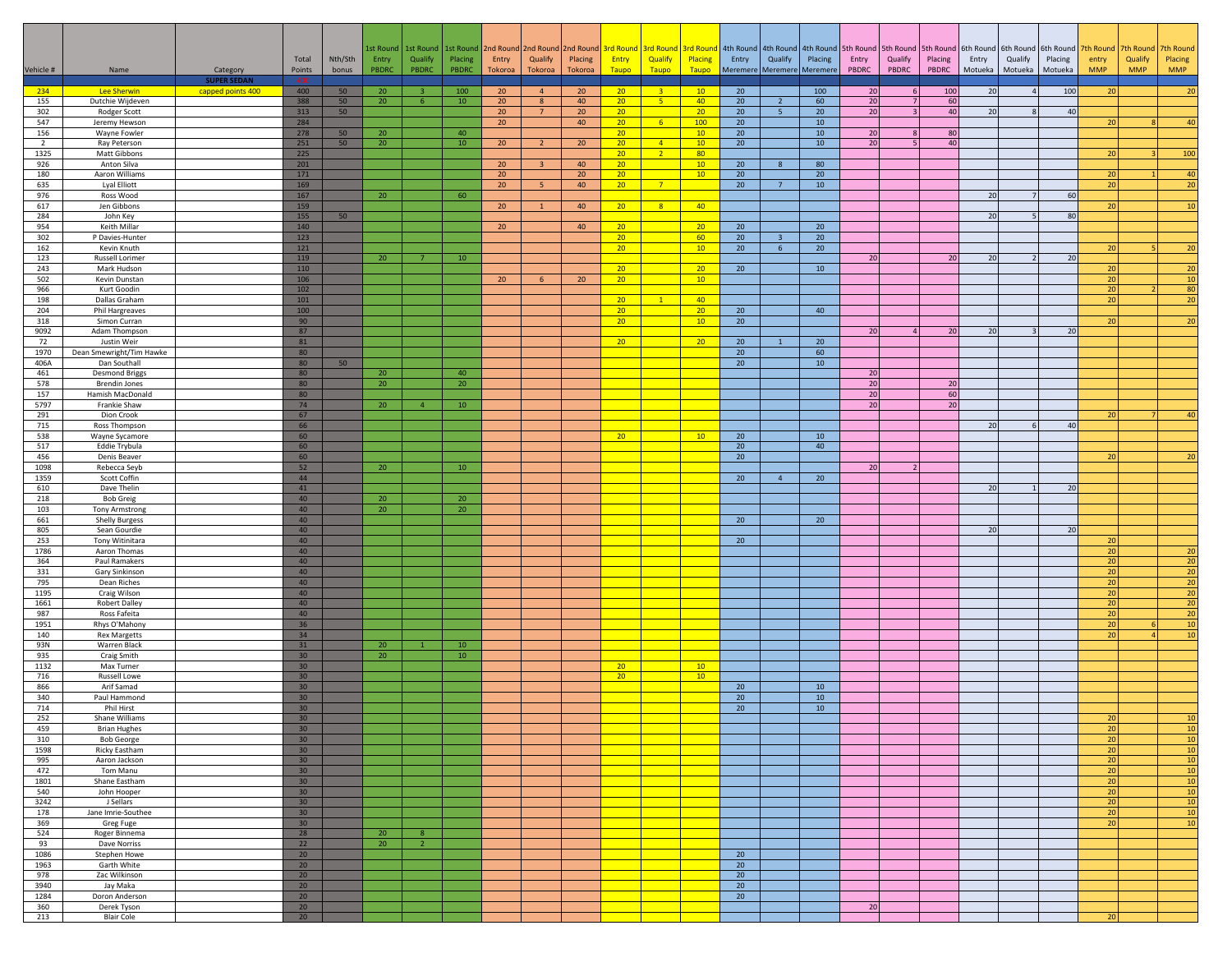| 317          | Shane<br>onane c                       | --- |  |  |  |                                                                                                                       | <b>Contract Contract Contract Contract Contract Contract Contract Contract Contract Contract Contract Contract Co</b><br>and the state of the state of the state of the state of the state of the state of the state of the state of th |                                                                                                                       |  |  |  |  |  |
|--------------|----------------------------------------|-----|--|--|--|-----------------------------------------------------------------------------------------------------------------------|-----------------------------------------------------------------------------------------------------------------------------------------------------------------------------------------------------------------------------------------|-----------------------------------------------------------------------------------------------------------------------|--|--|--|--|--|
| - 3 2 3<br>ິ | .<br>$P + - - -$<br><b>SLEVE WAISH</b> | .   |  |  |  | <b>Contract Contract Contract Contract Contract Contract Contract Contract Contract Contract Contract Contract Co</b> | and the state of the state of the state of the state of the state of the state of the state of the state of th                                                                                                                          | <b>Service Service</b>                                                                                                |  |  |  |  |  |
|              |                                        |     |  |  |  |                                                                                                                       | $\mathcal{L}(\mathcal{L})$ and $\mathcal{L}(\mathcal{L})$ and $\mathcal{L}(\mathcal{L})$ and $\mathcal{L}(\mathcal{L})$ and $\mathcal{L}(\mathcal{L})$                                                                                  | <b>Contract Contract Contract Contract Contract Contract Contract Contract Contract Contract Contract Contract Co</b> |  |  |  |  |  |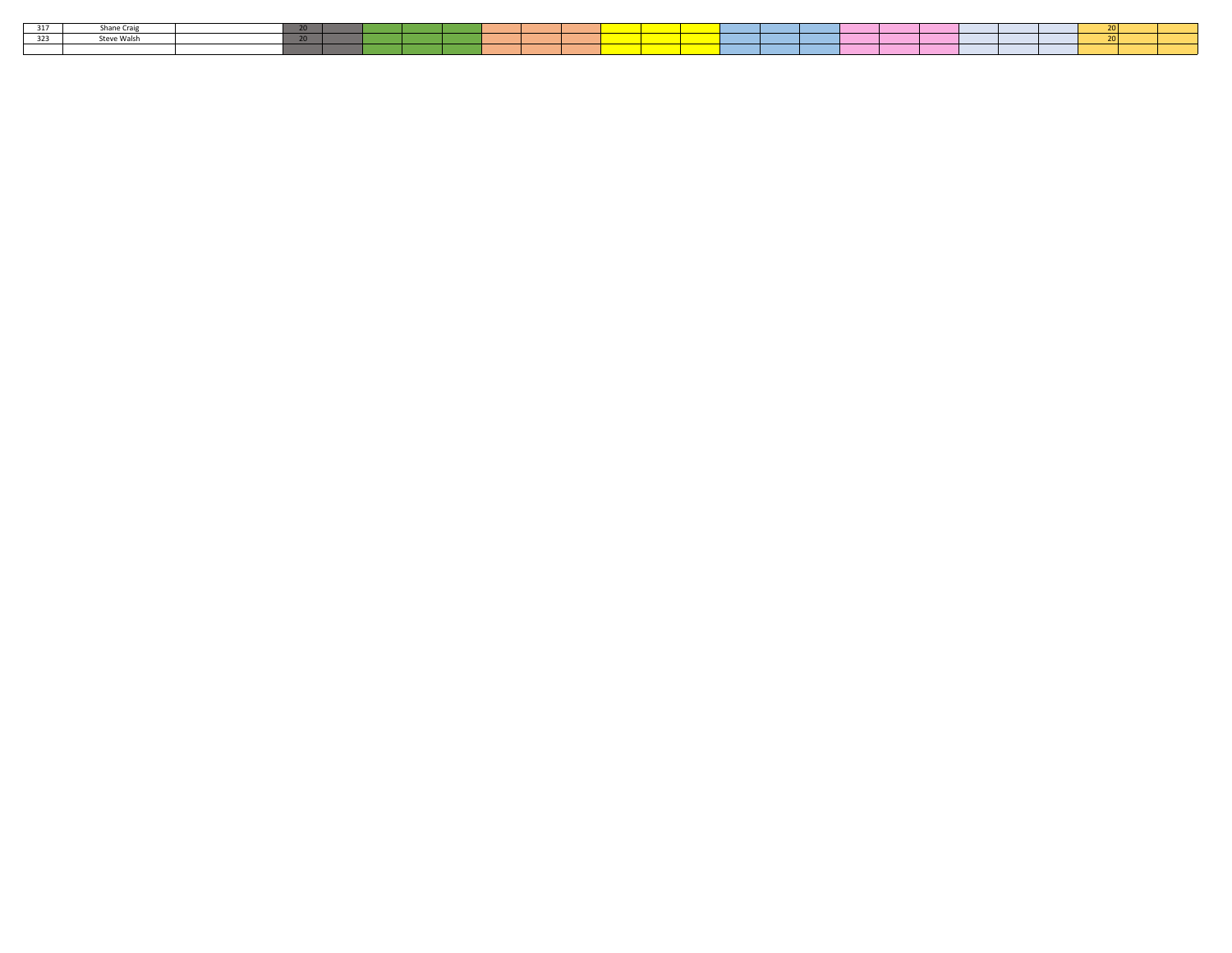| Vehicle #   | Name                                            | Category<br><b>MODIFIED</b>               | Total<br>Points                | Nth/Sth<br>bonus | 1st Round<br>Entry<br>PBDRC | Qualify<br>PBDRC               | 1st Round   1st Round<br>Placing<br>PBDRC | 2nd Round 2nd Round<br>Entry<br>Tokoroa | Qualify<br>Tokoroa | Placing<br>Tokoroa | <b>Entry</b><br>Taupo              | Qualify<br>Taupo        | 2nd Round 3rd Round 3rd Round 3rd Round<br>Placing<br>Taupo | Entry           | Qualify<br>Meremere Meremere Meremere | Placing      | Entry<br>PBDRC        | 4th Round 4th Round 4th Round 5th Round 5th Round 5th Round<br>Qualify<br>PBDRC | Placing<br>PBDRC      | 6th Round<br>Entry<br>Motueka | 6th Round<br>Qualify<br>Motueka | 6th Round<br>Placing<br>Motueka | th Round<br>entry<br><b>MMP</b> | 7th Round<br>Qualify<br><b>MMP</b> | 7th Round<br>Placing<br><b>MMP</b> |
|-------------|-------------------------------------------------|-------------------------------------------|--------------------------------|------------------|-----------------------------|--------------------------------|-------------------------------------------|-----------------------------------------|--------------------|--------------------|------------------------------------|-------------------------|-------------------------------------------------------------|-----------------|---------------------------------------|--------------|-----------------------|---------------------------------------------------------------------------------|-----------------------|-------------------------------|---------------------------------|---------------------------------|---------------------------------|------------------------------------|------------------------------------|
| 444         | <b>Ben McLeod</b>                               | Capped points 400                         | 400                            | 50               |                             |                                |                                           |                                         |                    |                    | 20 <sub>2</sub>                    | 7 <sup>7</sup>          | 80                                                          | 20              | 5 <sup>5</sup>                        | 80           | 20                    | 6                                                                               | 80                    | 20                            | $\overline{2}$                  | 80                              | 20                              |                                    | 60                                 |
| 307<br>722  | <b>Cory Silk</b><br><b>Tony Latta</b>           | Capped points 400<br>Capped points 400    | 400<br>400                     | 50<br>50         | 20                          | $\overline{7}$                 | 40                                        |                                         |                    |                    | 20 <sub>2</sub><br>20 <sub>2</sub> | 8<br>6 <sup>1</sup>     | 60<br>100                                                   | 20              | $\overline{4}$                        | 100          | $20\,$<br>$20\,$      | $\overline{a}$                                                                  | 40<br>100             | 20<br>20                      | 8<br>6                          | 100<br>40 <sup>1</sup>          | 20                              |                                    |                                    |
| 83          | Stu Minchington                                 |                                           | 364                            | 50               | 20                          | 8                              | 100                                       |                                         |                    |                    |                                    |                         |                                                             |                 |                                       |              | 20                    |                                                                                 | 40                    |                               |                                 |                                 | 20                              |                                    | 100                                |
| 579         | Ellie Wellborne                                 |                                           | 235<br>227                     | 50               |                             |                                |                                           |                                         |                    |                    | 20 <sub>2</sub>                    | $\overline{2}$          | 20 <sub>2</sub>                                             |                 |                                       | 20           |                       |                                                                                 |                       | 20                            |                                 | 60                              | 20                              |                                    | 40<br>$\overline{20}$              |
| 885<br>818  | Reuben Beaumont<br>Preston Brunell              |                                           | 171                            | 50               | 20 <sub>2</sub><br>20       | -5<br>4 <sup>1</sup>           | 80                                        |                                         |                    |                    | 20 <sub>2</sub>                    | $\sqrt{4}$              | 40                                                          | 20              | $\overline{\mathbf{3}}$               |              |                       |                                                                                 |                       | 20                            | $\overline{7}$                  | 40                              | 20                              |                                    |                                    |
| 1394        | Murray Dawson                                   |                                           | 170                            |                  | 20                          | 6                              | 60                                        |                                         |                    |                    |                                    |                         |                                                             |                 |                                       |              |                       |                                                                                 |                       | 20                            | $\Delta$                        | 60                              |                                 |                                    |                                    |
| 555<br>1500 | Neville Smith<br>Andrew Neiman                  |                                           | 87<br>83                       |                  |                             |                                |                                           |                                         |                    |                    | 20 <sub>2</sub>                    | $\overline{3}$          | 20 <sub>2</sub>                                             | 20              | $\overline{7}$                        | 60           |                       |                                                                                 |                       |                               |                                 |                                 | 20                              |                                    | 20                                 |
| 585         | <b>Ross Windley</b>                             |                                           | 83                             |                  |                             |                                |                                           |                                         |                    |                    |                                    |                         |                                                             |                 |                                       |              |                       |                                                                                 |                       |                               |                                 |                                 | 20 <sup>1</sup>                 |                                    | 60                                 |
| 125<br>621  | Bomber Jamieson<br>Wayne Tangney                |                                           | 80<br>80                       |                  |                             |                                |                                           |                                         |                    |                    | 20 <sub>2</sub>                    |                         | 20                                                          | 20              |                                       | 20           |                       |                                                                                 |                       |                               |                                 |                                 | 20                              |                                    |                                    |
| 385A        | Gary Bogaart                                    |                                           | 68                             |                  |                             |                                |                                           |                                         |                    |                    | 20 <sub>2</sub>                    |                         | 20                                                          | 20              | 8                                     | 40           |                       |                                                                                 |                       |                               |                                 |                                 |                                 |                                    | 20                                 |
| 258         | Grant Benvenuti                                 |                                           | 66                             |                  |                             |                                |                                           |                                         |                    |                    |                                    |                         |                                                             |                 |                                       |              |                       |                                                                                 |                       |                               |                                 |                                 | 20                              |                                    | 40                                 |
| 468<br>149  | <b>Brin Hayes</b><br><b>Wayne Stirling</b>      |                                           | 65<br>65                       |                  |                             |                                |                                           |                                         |                    |                    | 20 <sub>2</sub>                    | $-5$                    | 40                                                          |                 |                                       |              |                       |                                                                                 |                       | 20                            |                                 | 40                              |                                 |                                    |                                    |
| 198         | Greg Campbell                                   |                                           | 63                             |                  | 20                          | з.                             | 40                                        |                                         |                    |                    |                                    |                         |                                                             |                 |                                       |              |                       |                                                                                 |                       |                               |                                 |                                 |                                 |                                    |                                    |
| 8889<br>711 | Jason Dolores<br>Chris O'Connor                 |                                           | 61<br>61                       |                  |                             |                                |                                           |                                         |                    |                    | 20 <sub>2</sub>                    | $\mathbf{1}$            | 20                                                          | 20              | $\mathbf{1}$                          | 40           |                       |                                                                                 |                       |                               |                                 |                                 | 20                              |                                    |                                    |
| 889         | Alex Hogg                                       |                                           | 47                             |                  |                             |                                |                                           |                                         |                    |                    |                                    |                         |                                                             |                 |                                       |              |                       |                                                                                 |                       |                               |                                 |                                 | 20                              |                                    | 20                                 |
| 892         | Ross Whelan                                     |                                           | 42                             |                  |                             |                                |                                           |                                         |                    |                    |                                    |                         |                                                             | 20              | $2^{\circ}$                           | 20           |                       |                                                                                 |                       |                               |                                 |                                 |                                 |                                    |                                    |
| 8<br>984    | Gerry Rose<br>Janelle Lawson                    |                                           | 42<br>26                       |                  |                             |                                |                                           |                                         |                    |                    |                                    |                         |                                                             | 20              | $6^{\circ}$                           |              |                       |                                                                                 |                       |                               |                                 |                                 | 20                              |                                    | 2C                                 |
|             |                                                 |                                           |                                |                  |                             |                                |                                           |                                         |                    |                    |                                    |                         |                                                             |                 |                                       |              |                       |                                                                                 |                       |                               |                                 |                                 |                                 |                                    |                                    |
| 1339        | <b>Tory Appleton</b>                            | <b>COMP BIKE</b><br>capped points 350     | 350                            | 50               | 20                          | 6                              | 60                                        | 20 <sub>2</sub>                         | 6 <sup>6</sup>     | 20 <sub>2</sub>    | $20 -$                             | 7 <sup>7</sup>          | 80 <sub>2</sub>                                             |                 |                                       |              | 20                    |                                                                                 | 100                   | 20                            | 5                               | 40                              |                                 |                                    |                                    |
| 452         | <b>Mike Trainor</b>                             | capped points 350                         | 350                            | 50               | 20                          | $\overline{5}$                 | 80                                        | 20                                      | -5                 | 40                 | 20 <sup>2</sup>                    | 5 <sub>1</sub>          | 40                                                          |                 |                                       |              | 20                    |                                                                                 | 60                    |                               |                                 |                                 |                                 |                                    |                                    |
| 45<br>166   | <b>Colin Johnson</b><br><b>Jock van Niekerk</b> | capped points 350<br>capped points 350    | 350<br>350                     | 50<br>50         | 20                          | $\overline{7}$                 | 100                                       | 20<br>20                                | $7^{\circ}$<br>8   | 40<br>40           | 20 <sub>2</sub><br>20 <sub>2</sub> | 8<br>6 <sup>6</sup>     | 60<br>100                                                   | 20<br>20        | $6\overline{6}$<br>7                  | 60<br>80     |                       |                                                                                 |                       | 20<br>20                      | $\overline{4}$                  | 40<br>60                        | 20<br>20                        | 8                                  | 80<br>100                          |
| 622         | Jeff Godden                                     |                                           | 193                            |                  |                             |                                |                                           | 20 <sub>2</sub>                         | 4                  | 20 <sub>2</sub>    | 20 <sub>2</sub>                    | $\sqrt{4}$              | 40                                                          |                 |                                       |              |                       |                                                                                 |                       |                               |                                 |                                 | 20                              | 5                                  | 60                                 |
| 474         | Ron Smith                                       |                                           | 128                            |                  |                             |                                |                                           |                                         |                    |                    |                                    |                         |                                                             |                 |                                       |              |                       |                                                                                 |                       | 20                            | 8                               | 100                             |                                 |                                    |                                    |
| 848<br>94   | Ross Donaldson<br>Mark James                    |                                           | 125<br>114                     |                  |                             |                                |                                           |                                         |                    |                    |                                    |                         |                                                             | 20<br>20        | $\overline{\phantom{0}}$<br>8         | 100<br>60    |                       |                                                                                 |                       |                               |                                 |                                 | 20                              | 6                                  |                                    |
| 36          | Connor Easton                                   |                                           | 106                            |                  |                             |                                |                                           |                                         |                    |                    |                                    |                         |                                                             |                 |                                       |              |                       |                                                                                 |                       | 20                            | -6                              | 80                              |                                 |                                    |                                    |
| 61<br>76    | Phil Nunn<br>Tom Bashford                       |                                           | 88<br>63                       |                  | 20                          |                                | 60                                        |                                         |                    |                    |                                    |                         |                                                             |                 |                                       |              |                       |                                                                                 |                       | 20                            |                                 | 40                              |                                 |                                    |                                    |
| 34          | Scott Mills                                     |                                           | 24                             |                  |                             |                                |                                           |                                         |                    |                    |                                    |                         |                                                             |                 |                                       |              |                       |                                                                                 |                       |                               |                                 |                                 | 20 <sup>1</sup>                 |                                    |                                    |
| 370         | Kevin Foothead                                  | <b>SCREAMING EAGLE</b>                    | 160                            |                  |                             |                                |                                           |                                         |                    |                    |                                    |                         |                                                             | 20              |                                       | 60           |                       |                                                                                 |                       |                               |                                 |                                 | 20 <sup>1</sup>                 |                                    | 60                                 |
| 329         | Bryan Sweetman                                  |                                           | 80                             |                  |                             |                                |                                           |                                         |                    |                    |                                    |                         |                                                             |                 |                                       |              |                       |                                                                                 |                       |                               |                                 |                                 | 20                              |                                    | 60                                 |
| 131<br>38   | Jim Wells<br>Geoff Bond                         |                                           | 40<br>35                       |                  |                             |                                |                                           |                                         |                    |                    |                                    |                         |                                                             | 20<br>20        | 5 <sup>7</sup>                        | 20<br>10     |                       |                                                                                 |                       |                               |                                 |                                 |                                 |                                    |                                    |
|             |                                                 |                                           | $\overline{0}$                 |                  |                             |                                |                                           |                                         |                    |                    |                                    |                         |                                                             |                 |                                       |              |                       |                                                                                 |                       |                               |                                 |                                 |                                 |                                    |                                    |
|             |                                                 |                                           | $\overline{0}$                 |                  |                             |                                |                                           |                                         |                    |                    |                                    |                         |                                                             |                 |                                       |              |                       |                                                                                 |                       |                               |                                 |                                 |                                 |                                    |                                    |
|             |                                                 |                                           | $\overline{0}$<br>$\mathbf{0}$ |                  |                             |                                |                                           |                                         |                    |                    |                                    |                         |                                                             |                 |                                       |              |                       |                                                                                 |                       |                               |                                 |                                 |                                 |                                    |                                    |
|             |                                                 |                                           | $\overline{0}$                 |                  |                             |                                |                                           |                                         |                    |                    |                                    |                         |                                                             |                 |                                       |              |                       |                                                                                 |                       |                               |                                 |                                 |                                 |                                    |                                    |
| 46          | <b>Tony Gray</b>                                | <b>MODIFIED BIKE</b><br>capped points 400 | 400                            | 50               |                             |                                |                                           | 20 <sub>2</sub>                         |                    |                    | 20                                 |                         | 40                                                          | 20 <sup>°</sup> | $\overline{2}$                        | 40           | $20\,$                | $\overline{4}$                                                                  | 40                    | 20                            | $\overline{7}$                  | 80                              | 20                              |                                    | 60                                 |
| 45          | <b>Colin Johnson</b>                            | capped points 400                         | 400                            | 50               | 20 <sub>2</sub>             | 8                              | 100                                       | $20\,$                                  | $6^{\circ}$        |                    | 20 <sub>2</sub>                    | 6 <sup>1</sup>          | 40                                                          | 20              |                                       | 20           |                       |                                                                                 |                       | 20                            | $\mathbf{g}$                    | 20                              | 20                              |                                    | 60                                 |
| 166<br>777  | <b>Jock van Niekerk</b><br><b>Alan Thoresen</b> | capped points 400<br>capped points 400    | 400<br>400                     | 50<br>50         | 20                          | $\overline{4}$                 | 20                                        | 20 <sub>2</sub><br>20                   | 4                  |                    | 20 <sub>2</sub><br>20 <sub>2</sub> | $\overline{\mathbf{3}}$ | 40<br>100                                                   | 20<br>20        | 4                                     | 10<br>$10\,$ | $20\,$                |                                                                                 | 60                    | 20<br>20                      | $\overline{1}$                  | 100<br>60                       | 20                              |                                    | 100                                |
| 438         | <b>Shannon Askew</b>                            | capped points 400                         | 400                            | 50               | 20                          | $\overline{7}$                 | 40                                        | 20                                      | $\overline{3}$     |                    | 20 <sub>2</sub>                    |                         | 60                                                          | 20              | 8                                     | 100          | 20                    |                                                                                 | 40                    | 20                            | $\overline{5}$                  | 20                              | 20                              |                                    | 40                                 |
| 154<br>112  | Jackson Wilton<br>Cole Scammell                 |                                           | 321<br>314                     | 50<br>50         | 20 <sub>2</sub>             |                                | 20                                        | 20 <sub>2</sub>                         | $\overline{2}$     |                    | 20 <sub>2</sub><br>20 <sub>2</sub> | $\overline{2}$          | 20<br>60 <sub>o</sub>                                       | $20\,$<br>20    | $7\overline{ }$                       | 80<br>10     | 20                    | 2                                                                               | 60                    | 20<br>20                      | $\overline{2}$                  | 20<br>10 <sup>1</sup>           | 20                              |                                    | 40                                 |
| 35          | Anton Foley                                     |                                           | 300                            | 50               |                             |                                |                                           | 20                                      | 5 <sup>7</sup>     |                    | 20 <sup>2</sup>                    | 8                       | 20 <sup>2</sup>                                             | 20              | 3 <sup>2</sup>                        | 40           |                       |                                                                                 |                       | 20                            | 6                               | 20                              | 20 <sup>1</sup>                 | 8                                  | 40                                 |
| 96<br>300   | Shannon Webb<br>Dean Piper                      |                                           | 256<br>250                     | 50<br>50         | 20<br>20                    | 5<br>-6                        | 20 <sub>2</sub><br>60                     | 20                                      | $7^{\circ}$        |                    | 20 <sub>2</sub>                    | $\mathbf{1}$            | 80                                                          | 20              |                                       | 20           |                       |                                                                                 |                       | 20<br>20                      |                                 | 10<br>10 <sup>1</sup>           | 20                              |                                    | 20                                 |
| 228         | Steve van Pelt                                  |                                           | 173                            |                  | 20                          | 3                              | 80                                        |                                         |                    |                    |                                    |                         |                                                             |                 |                                       |              | 20                    |                                                                                 | 20                    | 20                            |                                 | 10                              |                                 |                                    |                                    |
| 24          | Peter Wald                                      |                                           | 161                            |                  |                             |                                |                                           | 20                                      |                    |                    | 20 <sup>2</sup>                    |                         | 20 <sup>°</sup>                                             |                 |                                       |              |                       |                                                                                 |                       |                               |                                 |                                 | 20                              |                                    | 80                                 |
| 111<br>1239 | Alex Paterson<br>Graham Sorenson                |                                           | 144<br>107                     |                  | 20<br>20                    | $\mathbf{1}$<br>$\overline{2}$ | 20<br>40                                  |                                         |                    |                    |                                    |                         |                                                             |                 |                                       |              | 20<br>20 <sup>1</sup> | -3<br>-5                                                                        | 80<br>20 <sup>1</sup> |                               |                                 |                                 |                                 |                                    |                                    |
| 622         | Jeff Godden                                     |                                           | 103                            |                  |                             |                                |                                           | 20 <sub>2</sub>                         | $\mathbf{1}$       |                    | $20-1$                             |                         | 20                                                          |                 |                                       |              |                       |                                                                                 |                       |                               |                                 |                                 | 20                              |                                    | 2C                                 |
| 47<br>94    | Warren Wilson<br>Mark James                     |                                           | 81<br>81                       |                  | 20                          |                                | 20                                        |                                         |                    |                    |                                    |                         |                                                             | 20              | 6                                     | 10           | 20                    |                                                                                 | 20                    |                               |                                 |                                 | 20 <sup>1</sup>                 | $\sqrt{2}$                         | 20                                 |
| 51          | Ian Millward                                    |                                           | 60                             |                  |                             |                                |                                           |                                         |                    |                    |                                    |                         |                                                             |                 |                                       |              |                       |                                                                                 |                       | 20                            |                                 | 40                              |                                 |                                    |                                    |
| 24          | John McKendry<br><b>Brett Goodwin</b>           |                                           | 46<br>40                       |                  |                             |                                |                                           |                                         |                    |                    |                                    |                         |                                                             |                 |                                       | 20           | 20 <sup>1</sup>       | 6                                                                               | 20                    |                               |                                 |                                 |                                 |                                    |                                    |
| 666<br>50   | Jason Lewin                                     |                                           | 40                             |                  |                             |                                |                                           |                                         |                    |                    |                                    |                         |                                                             | 20 <sup>°</sup> |                                       |              | 20                    |                                                                                 | 20                    |                               |                                 |                                 |                                 |                                    |                                    |
| 367         | Jody Burgess                                    |                                           | 40                             |                  |                             |                                |                                           |                                         |                    |                    |                                    |                         |                                                             |                 |                                       |              |                       |                                                                                 |                       |                               |                                 |                                 | 20                              |                                    | 20                                 |
| 848<br>5030 | Ross Donaldson<br>Mal Bain                      |                                           | 31<br>30 <sup>°</sup>          |                  |                             |                                |                                           |                                         |                    |                    |                                    |                         |                                                             | 20<br>20        | $\mathbf{1}$                          | 10<br>10     |                       |                                                                                 |                       |                               |                                 |                                 |                                 |                                    |                                    |
| 88          | Spike Lauria                                    |                                           | 30 <sup>°</sup>                |                  |                             |                                |                                           |                                         |                    |                    |                                    |                         |                                                             |                 |                                       |              |                       |                                                                                 |                       | 20                            |                                 | 10                              |                                 |                                    |                                    |
| 94<br>190   | Mark James<br>Karl Moss                         |                                           | 28<br>20                       |                  |                             |                                |                                           | 20                                      | 8                  |                    |                                    |                         |                                                             |                 |                                       |              | 20                    |                                                                                 |                       |                               |                                 |                                 |                                 |                                    |                                    |
|             |                                                 |                                           |                                |                  |                             |                                |                                           |                                         |                    |                    |                                    |                         |                                                             |                 |                                       |              |                       |                                                                                 |                       |                               |                                 |                                 |                                 |                                    |                                    |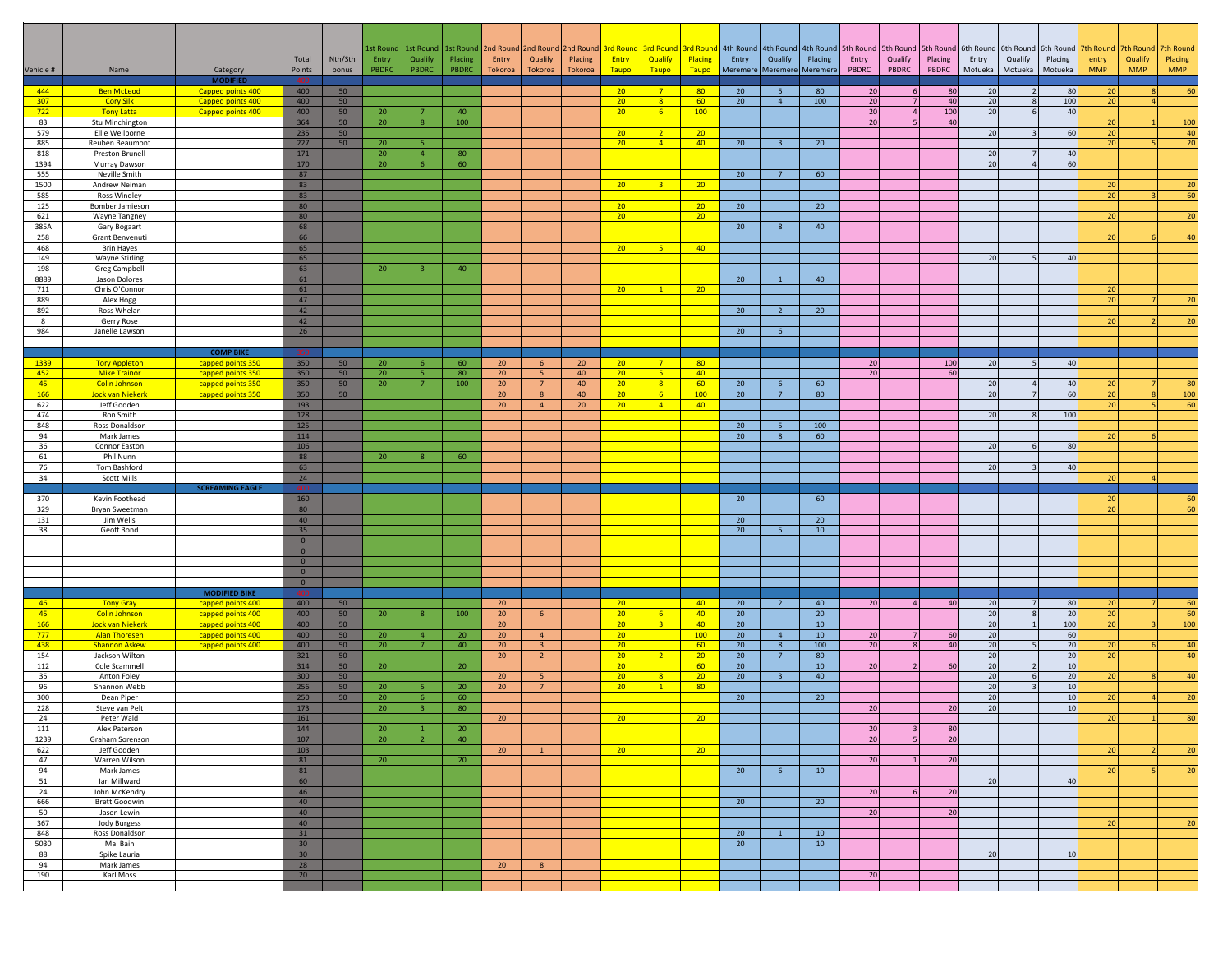|           |  | Total  | Nth/Sth | Entry | Qualify Placing |              | Entry Qualify |         | Placing |  | <b>Entry</b> Qualify Placing Entry Qualify Placing Entry Qualify Placing |  |  |  | Entry | Qualify | Placing                                                              | entry      |            | Placing    |
|-----------|--|--------|---------|-------|-----------------|--------------|---------------|---------|---------|--|--------------------------------------------------------------------------|--|--|--|-------|---------|----------------------------------------------------------------------|------------|------------|------------|
| Vehicle # |  | Points | bonus   |       | PBDRC           | <b>PBDRC</b> | Tokoroa       | Tokoroa | Tokoroa |  |                                                                          |  |  |  |       |         | Meremere Meremere Meremere PBDRC PBDRC PBDRC Motueka Motueka Motueka | <b>MMP</b> | <b>MMP</b> | <b>MMP</b> |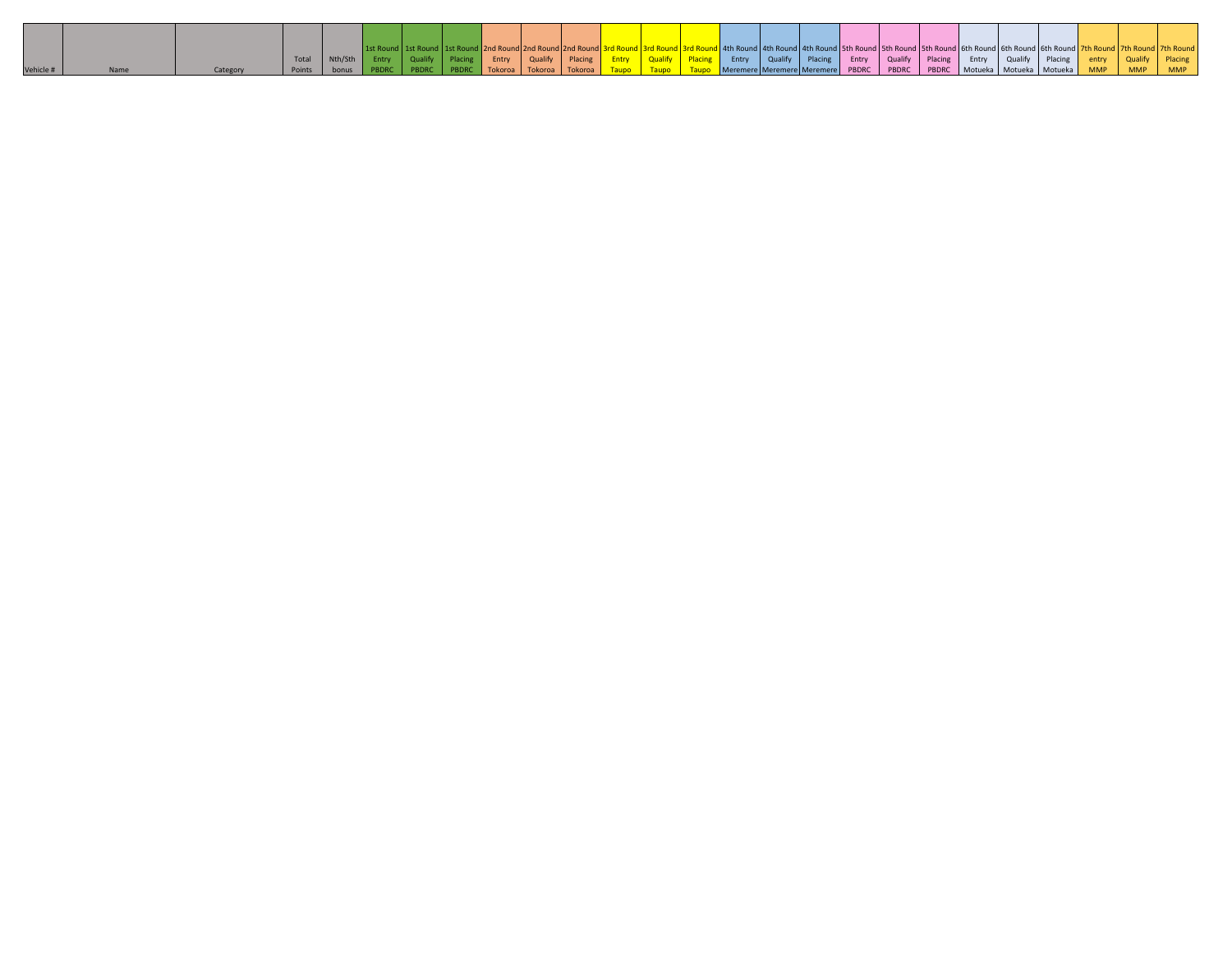|             |                                  | <b>SUPER STREET</b> |                       |    |                 |                |                 |                 |                |    |                 |                |                 |                 |                |     |                 |     |    |                         |     |                 |                 |
|-------------|----------------------------------|---------------------|-----------------------|----|-----------------|----------------|-----------------|-----------------|----------------|----|-----------------|----------------|-----------------|-----------------|----------------|-----|-----------------|-----|----|-------------------------|-----|-----------------|-----------------|
| 299         | <b>Chris Sherwin</b>             | Capped points 400   | 400                   | 50 | 20              | $\overline{2}$ | 80              | 20 <sup>°</sup> | 3 <sup>1</sup> | 40 |                 |                |                 |                 |                |     | 20              | 40  | 20 | $\overline{4}$          | 100 | 20              | 100             |
| 1969        | <b>Matt Kingi</b>                | Capped points 400   | 400                   | 50 |                 |                |                 | 20 <sup>°</sup> | $\mathbf{1}$   | 40 | 20 <sub>2</sub> | $-4$           | 10              | 20              |                | 60  | 20              | 10  | 20 | 8                       | 80  | 20              | 60              |
| 1497        | <b>Dean Hastie</b>               | Capped points 400   | 400                   | 50 |                 |                |                 | 20 <sub>2</sub> | 5 <sub>1</sub> | 40 | 20 <sup>°</sup> | 2 <sup>7</sup> | 80              | 20              | $7^{\circ}$    | 40  | $20\,$          | 60  | 20 | $\overline{\mathbf{z}}$ | 40  | 20              | 20              |
| 1171        | <b>Steve Amrein</b>              |                     | 391                   | 50 |                 |                |                 | 20              | 6              | 40 | 20 <sup>2</sup> |                | 10              | 20              | $\mathbf{1}$   | 20  | 20              | 80  |    |                         |     | 20              | 80              |
| 279         | Ron van der Meent                |                     | 390                   | 50 |                 |                |                 | 20 <sub>2</sub> |                | 40 | 20 <sub>2</sub> |                | 100             | 20              | $\overline{4}$ | 40  | 20              | 10  | 20 |                         | 20  | 20              |                 |
| 597         | Alan Smith                       |                     | 350                   | 50 |                 |                |                 | 20 <sub>2</sub> |                | 40 | 20 <sub>2</sub> | 7 <sup>7</sup> | 20              | 20              |                | 40  | 20              | 20  | 20 | $\overline{z}$          | 20  | 20              | 20              |
| 112         | <b>Grant Emett</b>               |                     | 342                   | 50 | 20              | -5             | 20              |                 |                |    |                 |                |                 |                 |                |     | 20              | 100 | 20 | 6                       | 60  | 20              | 10 <sup>1</sup> |
| 218         | Frank Syben                      |                     | 303                   | 50 |                 |                |                 | 20 <sup>°</sup> |                | 40 | 20 <sup>°</sup> |                | 40              | 20 <sup>°</sup> | 8              | 40  |                 |     | 20 |                         | 20  | $\overline{20}$ |                 |
| 106         | Morgan Bothwell                  |                     | 163                   |    | 20              |                | 100             |                 |                |    |                 |                |                 |                 |                |     | 20              | 20  |    |                         |     |                 |                 |
| 504         | Wayne Lawton                     |                     | 161                   |    | 20              | $\overline{4}$ | 40              |                 |                |    |                 |                |                 |                 |                |     | $\overline{20}$ | 10  | 20 | $7\overline{ }$         | 40  |                 |                 |
| 1990        | Glen Collins                     |                     | 140                   |    |                 |                |                 | 20              |                | 40 | 20              |                | 60              |                 |                |     |                 |     |    |                         |     |                 |                 |
| 710         | Elliot Hanson                    |                     | 123                   | 50 |                 |                |                 |                 |                |    |                 |                |                 | 20              |                | 100 |                 |     | 20 |                         | 10  | 20              | 20              |
| 362<br>1544 | Damon Grant<br>Michael Tillemans |                     | 120<br>110            |    |                 |                |                 | 20              |                | 20 |                 |                | 10              | 20              |                | 20  |                 |     |    |                         |     |                 |                 |
| 1830        | Rex Ford                         |                     | 101                   |    | 20              |                | 40              |                 |                |    | 20              |                |                 |                 |                |     | 20              | 10  |    |                         |     |                 |                 |
| 608         | <b>Steve Bartie</b>              |                     | 100                   |    |                 |                |                 | 20              |                | 40 | $20-1$          |                | 20 <sup>2</sup> |                 |                |     |                 |     |    |                         |     |                 |                 |
| 927         | Ian Prisk                        |                     | 100                   |    |                 |                |                 |                 |                |    |                 |                |                 | 20              |                | 40  |                 |     |    |                         |     | 20              | 20              |
| 662         | Peter Fink                       |                     | 91                    | 50 |                 |                |                 |                 |                |    |                 |                |                 |                 |                |     |                 |     | 20 |                         | 20  |                 |                 |
| 108         | Daniel McTeigue                  |                     | 90                    |    | 20              | -8             | 20 <sub>2</sub> |                 |                |    |                 |                |                 |                 |                |     | 20              | 20  |    |                         |     |                 |                 |
| 11          | Ian MacNeil                      |                     | 86                    |    | 20              | -6             | 60              |                 |                |    |                 |                |                 |                 |                |     |                 |     |    |                         |     |                 |                 |
| 440         | Kyle Levien                      |                     | 80                    |    |                 |                |                 |                 |                |    |                 |                |                 | 20              |                | 60  |                 |     |    |                         |     |                 |                 |
| 3218        | Jim McIndoe                      |                     | 60                    |    |                 |                |                 | 20 <sup>°</sup> |                | 40 |                 |                |                 |                 |                |     |                 |     |    |                         |     |                 |                 |
| M23         | Liam Shotter                     |                     | 60                    |    |                 |                |                 |                 |                |    |                 |                |                 | 20              |                | 40  |                 |     |    |                         |     |                 |                 |
| 5008        | Paul Berridge                    |                     | 60                    |    |                 |                |                 |                 |                |    |                 |                |                 | 20              |                | 40  |                 |     |    |                         |     |                 |                 |
| 623         | Richard Hopgood                  |                     | 60                    |    |                 |                |                 |                 |                |    |                 |                |                 | 20              |                | 40  |                 |     |    |                         |     |                 |                 |
| 975         | Tim Lacey                        |                     | 60                    |    |                 |                |                 |                 |                |    |                 |                |                 |                 |                |     |                 |     |    |                         |     | 20              | 40              |
| 298         | Rob Craig                        |                     | 60                    |    |                 |                |                 |                 |                |    |                 |                |                 |                 |                |     |                 |     |    |                         |     | $\overline{20}$ | 40              |
| 572         | Jared Donald                     |                     | 50                    |    | 20 <sub>2</sub> |                | 10 <sup>°</sup> |                 |                |    |                 |                |                 |                 |                |     | 20              |     |    |                         |     |                 |                 |
| 57          | Paul Maka                        |                     | 46                    |    |                 |                |                 |                 |                |    |                 |                |                 | 20              | 6 <sup>5</sup> | 20  |                 |     |    |                         |     |                 |                 |
| 934         | Alec Diver                       |                     | 41                    |    | 20              |                | 20              |                 |                |    |                 |                |                 |                 |                |     |                 |     |    |                         |     |                 |                 |
| 800         | Grant Lindsay                    |                     | 40                    |    | 20              |                | 20              |                 |                |    |                 |                |                 |                 |                |     |                 |     |    |                         |     |                 |                 |
| 2199        | Len Trudel                       |                     | 40                    |    |                 |                |                 |                 |                |    |                 |                |                 | 20              |                | 20  |                 |     |    |                         |     |                 |                 |
| 369         | Greg Fuge                        |                     | 40                    |    |                 |                |                 |                 |                |    |                 |                |                 | 20              |                | 20  |                 |     |    |                         |     |                 |                 |
| 1501        | Tom Short                        |                     | 40                    |    |                 |                |                 |                 |                |    |                 |                |                 | 20              |                | 20  |                 |     |    |                         |     |                 |                 |
| 801         | Kane Stow                        |                     | 40                    |    |                 |                |                 |                 |                |    |                 |                |                 |                 |                |     | 20              | 20  |    |                         |     |                 |                 |
| 492<br>234  | Dave Hickford<br>Katy Tolhurst   |                     | 40<br>36              |    |                 |                |                 |                 |                |    |                 |                |                 |                 |                |     | 20              | 10  |    |                         |     | 20              | 20              |
| 1248        | Vijay Dheda                      |                     | 33                    |    |                 |                |                 |                 |                |    | 20 <sup>2</sup> | $\mathbf{R}$   | 10              |                 |                |     |                 |     |    |                         |     |                 |                 |
| 110         | Vince Vadergoes                  |                     | 30 <sub>2</sub>       |    | 20              |                | $10\,$          |                 |                |    |                 |                |                 |                 |                |     |                 |     |    |                         |     |                 |                 |
| 9085        | David Christian                  |                     | 30                    |    | $\overline{20}$ |                | 10              |                 |                |    |                 |                |                 |                 |                |     |                 |     |    |                         |     |                 |                 |
| 100         | Steve Henery                     |                     | 30 <sup>7</sup>       |    | 20              |                | 10 <sup>°</sup> |                 |                |    |                 |                |                 |                 |                |     |                 |     |    |                         |     |                 |                 |
| 487         | Ben Ilton                        |                     | 30 <sub>2</sub>       |    |                 |                |                 |                 |                |    |                 |                |                 |                 |                |     |                 |     | 20 |                         | 10  |                 |                 |
| 605         | Graham Lye                       |                     | 30 <sup>°</sup>       |    |                 |                |                 |                 |                |    |                 |                |                 |                 |                |     |                 |     | 20 |                         | 10  |                 |                 |
| 723         | Scott McPherson                  |                     | 30 <sup>°</sup>       |    |                 |                |                 |                 |                |    |                 |                |                 |                 |                |     |                 |     | 20 |                         | 10  |                 |                 |
| 520         | <b>Ricky Russ</b>                |                     | 30 <sup>°</sup>       |    |                 |                |                 |                 |                |    |                 |                |                 |                 |                |     |                 |     | 20 |                         | 10  |                 |                 |
| 286         | Cindy Mendoza                    |                     | 30 <sup>°</sup>       |    |                 |                |                 |                 |                |    |                 |                |                 |                 |                |     |                 |     |    |                         |     | 20              | 10 <sup>1</sup> |
| 599         | Kyle Percival                    |                     | 30 <sub>2</sub>       |    |                 |                |                 |                 |                |    |                 |                |                 |                 |                |     |                 |     |    |                         |     | 20              | 10              |
| 1589        | Harry Tam                        |                     | 30 <sup>°</sup>       |    |                 |                |                 |                 |                |    |                 |                |                 |                 |                |     |                 |     |    |                         |     | 20              | 10 <sup>1</sup> |
| 564         | Dave Fishwick                    |                     | 30                    |    |                 |                |                 |                 |                |    |                 |                |                 |                 |                |     |                 |     |    |                         |     | 20              | 10 <sup>1</sup> |
| 336         | Wendy Gadd                       |                     | 30 <sub>o</sub>       |    |                 |                |                 |                 |                |    |                 |                |                 |                 |                |     |                 |     |    |                         |     | 20              | 10              |
| 992         | Steven Staal                     |                     | 30 <sup>°</sup>       |    |                 |                |                 |                 |                |    |                 |                |                 |                 |                |     |                 |     |    |                         |     | 20              | 10 <sup>1</sup> |
| 1066        | Paul Priebee                     |                     | 28                    |    |                 |                |                 |                 |                |    |                 |                |                 |                 |                |     |                 |     |    |                         |     | 20              |                 |
| 770         | Dave Pollington                  |                     | 25                    |    |                 |                |                 |                 |                |    |                 |                |                 |                 |                |     |                 |     |    |                         |     | 20              |                 |
| 1969        | Dave Moyle                       |                     | 20                    |    |                 |                |                 |                 |                |    |                 |                |                 | 20              |                |     |                 |     |    |                         |     |                 |                 |
| 800<br>900  | M Scholten                       |                     | 20 <sub>2</sub><br>20 |    |                 |                |                 |                 |                |    |                 |                |                 |                 |                |     | 20<br>20        |     |    |                         |     |                 |                 |
|             | Russell Cunningham               |                     |                       |    |                 |                |                 |                 |                |    |                 |                |                 |                 |                |     |                 |     |    |                         |     |                 |                 |
|             |                                  | <b>SUPER GAS</b>    | 400                   |    |                 |                |                 |                 |                |    |                 |                |                 |                 |                |     |                 |     |    |                         |     |                 |                 |
| 882         | Phil/Brendan Webber              |                     | 243                   | 50 | 20              | -5 -           | 20              | 20              | $7^{\circ}$    |    | 20 <sub>2</sub> |                | 20 <sup>2</sup> |                 |                |     | 20              | 60  |    |                         |     |                 |                 |
| 168         | Paul Georgantas                  |                     | 140                   |    |                 |                |                 |                 |                |    |                 |                |                 | 20              |                | 40  |                 |     |    |                         |     | 20              | 60              |
| 500         | Rhys Harrison                    |                     | 20                    |    |                 |                |                 |                 |                |    |                 |                |                 |                 |                |     |                 |     |    |                         |     | 20              |                 |
| 468         | <b>Brin Hayes</b>                |                     | 88                    |    |                 |                |                 | 20 <sup>°</sup> | 8              |    |                 |                |                 |                 |                |     |                 |     |    |                         |     |                 | 60              |
|             |                                  |                     |                       |    |                 |                |                 |                 |                |    |                 |                |                 |                 |                |     |                 |     |    |                         |     |                 |                 |
|             |                                  |                     |                       |    |                 |                |                 |                 |                |    |                 |                |                 |                 |                |     |                 |     |    |                         |     |                 |                 |